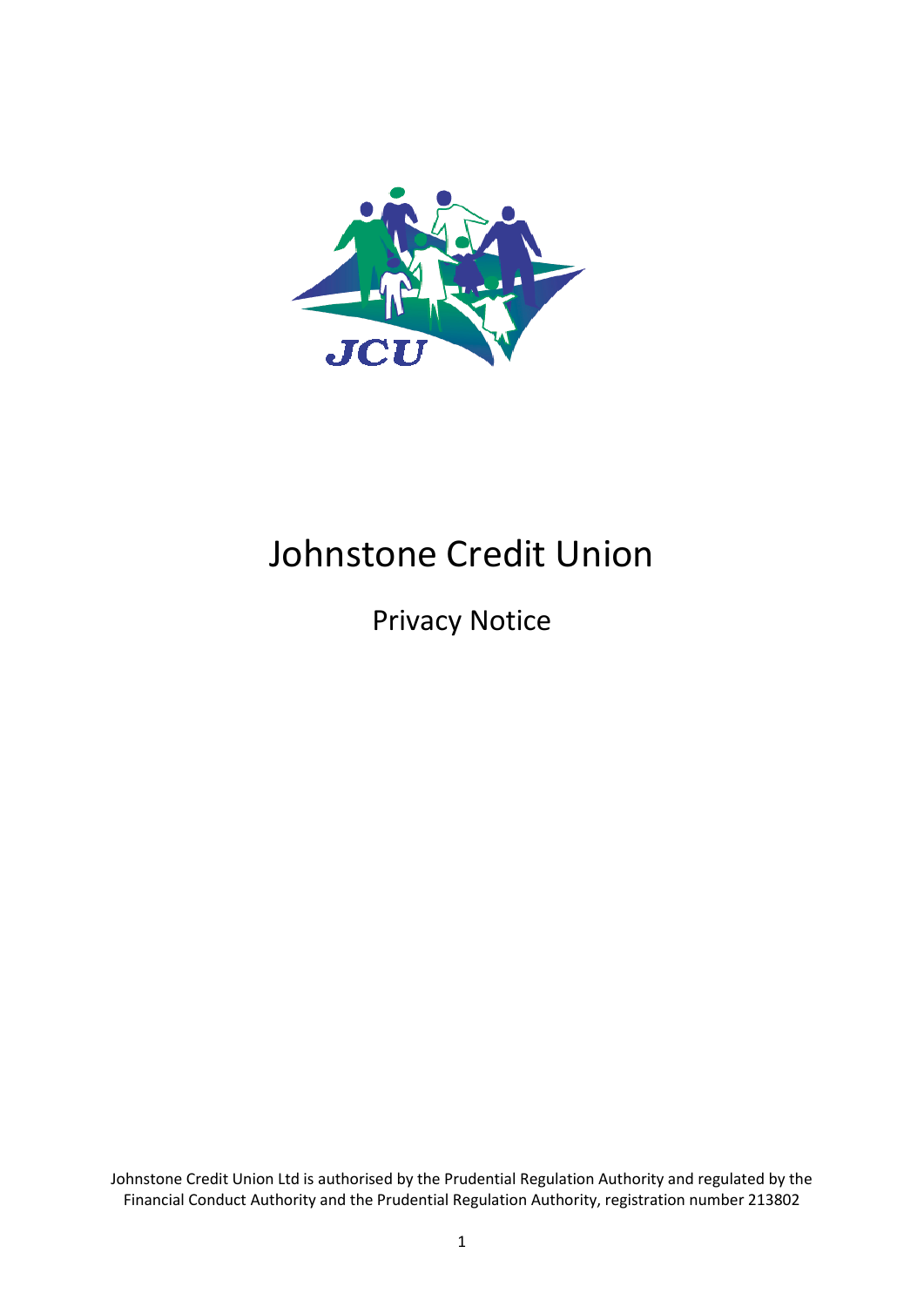Johnstone Credit Union ("we", "us", "our" or "the credit union") understands the business impact of personal data related risks and are committed to protecting and respecting your privacy.

Reference to "we", "us" or "our" is a reference to Johnstone Credit Union and for the purpose of the General Data Protection Regulation (GDPR) the data controller is Johnstone Credit Union registered address as given below.

The Policy sets out the lawful basis and specified purposes on which any personal data we collect from you, or that you provide to us, will be processed by us. Please read the following carefully to understand our views and practices regarding your personal data and how we will treat it.

# *For website communication*

By visiting our Site you are accepting and consenting to the practices described in the Privacy Notice and full Policy for Data Security.

Every other year we will send requests to our members to ensure data held is kept updated.

Johnstone Credit Union is registered in Scotland and has its registered office at 26 Church Street, Johnstone, Renfrewshire, PA5 8DU.

The credit union does not consider its controlling of and processing of data to be on a large enough scale to employ a Data Protection Officer. All Directors, staff & volunteers are subject to continuous training in the importance of Data Protection. The credit union has a Data Protection representative who ensures this policy is reviewed no less than annually and will assist with queries raised by the membership, Directors, staff and volunteers.

**You can read our full Privacy Policy so that you may feel confident about the privacy and security of your personal information.**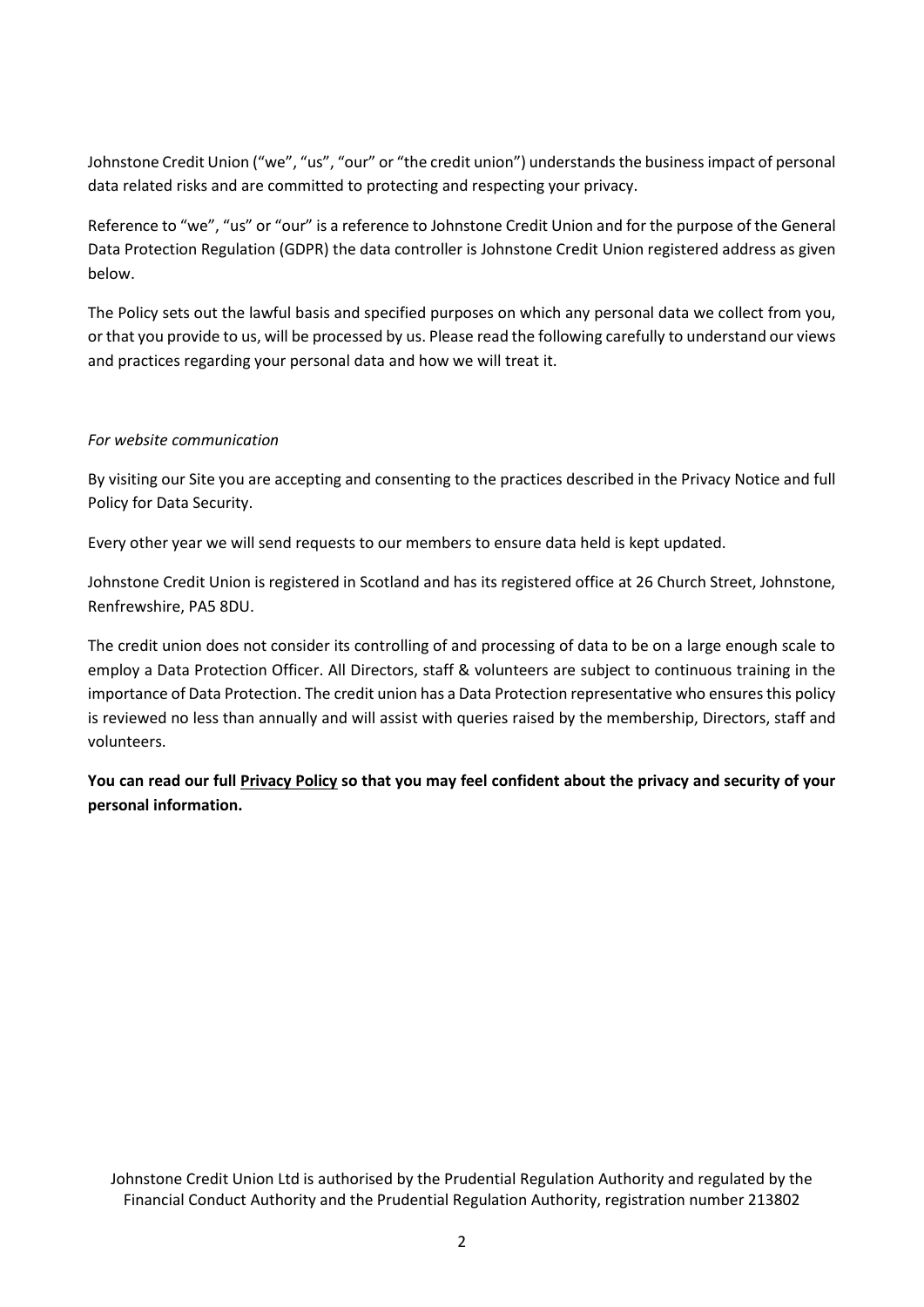#### **Johnstone Credit Union Privacy Notice**

We are committed to protecting our members' privacy. The credit union requires any information marked as mandatory for membership to either meet legal obligations or to enable us to perform our contract with you. Where you are not able to provide us with this information, we may not be able to open an account for you. Where we request further information about you not required for these reasons, we will ask you for your consent.

#### **How we use your personal information**

Johnstone credit union may process, transfer and/or share personal information in the following ways:

#### **For legal reasons**

- confirm your identity
- perform activity for the prevention of financial crime
- carry out internal and external auditing
- record basic information about you on a register of members

#### **For performance of our contract with you**

- deal with your account(s) or run any other services we provide to you;
- consider any applications made by you;
- carry out credit checks and to obtain and provide credit references
- undertake statistical analysis, to help evaluate the future needs of our members and to help manage our business
- To send you statements, new terms & conditions (including changes to this privacy statement), information about changes to the way your account(s) operate and notification of our annual general meeting.

#### **For our legitimate interests**

• recover any debts owed to us

#### **With your consent**

• maintain our relationship with you including marketing and market research (if you agree to them).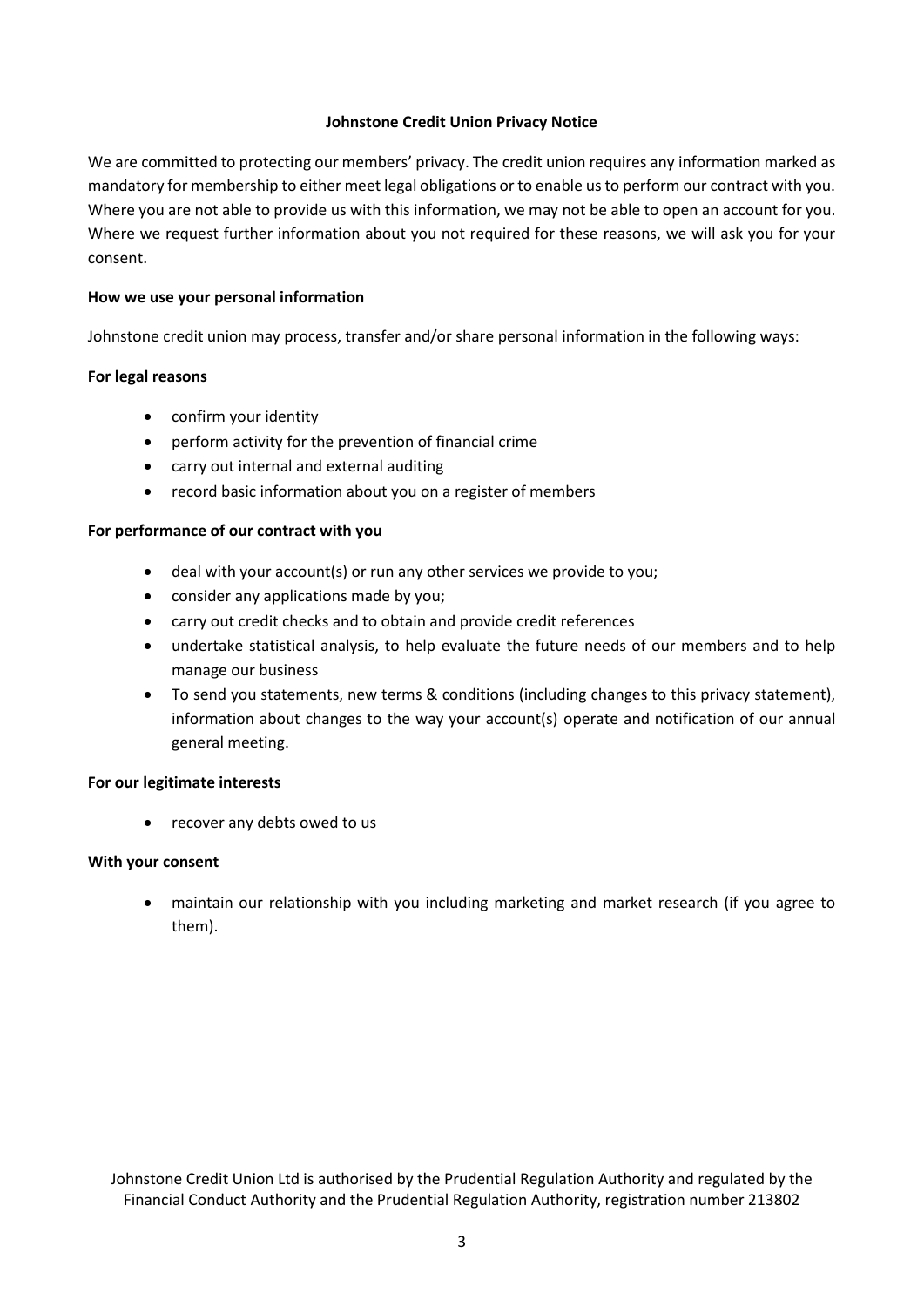# **Sharing your personal information**

We will disclose information outside the credit union:

- to third parties to help us confirm your identity to comply with money laundering legislation
- to credit reference agencies and debt recovery agents who may check the information against other databases – private and public – to which they have access to
- to any authorities if compelled to do so by law (e.g. to HM Revenue & Customs to fulfil tax compliance obligations)
- to fraud prevention agencies to help prevent crime or where we suspect fraud;
- to any persons, including, but not limited to, insurers, who provide a service or benefits to you or for us in connection with your account(s)
- To our suppliers in order for them to provide services to us and/or to you on our behalf
- to anyone in connection with a reorganisation or merger of the credit union's business
- other parties for marketing purposes (if you agree to this)

#### **Where we send your information**

While countries in the European Economic Area all ensure rigorous data protection laws, there are parts of the world that may not be quite so rigorous and do not provide the same quality of legal protection and rights when it comes to your personal information.

The credit union does not directly send information to any country outside of the European Economic Area, however, any party receiving personal data may also process, transfer and share it for the purposes set out above and in limited circumstances this may involve sending your information to countries where data protection laws do not provide the same level of data protection as the UK.

For example, when complying with international tax regulations we may be required to report personal information to the HM Revenue and Customs which may transfer than information to tax authorities in countries where you or a connected person may be tax resident.

#### **Retaining your information**

The credit union will need to hold your information for various lengths of time depending on what we use your data for. In many cases we will hold this information for a period of time after you have left the credit union.

For a copy of our Policy for Data Retention please contact the Members Services Team on telephone number: 01505 327148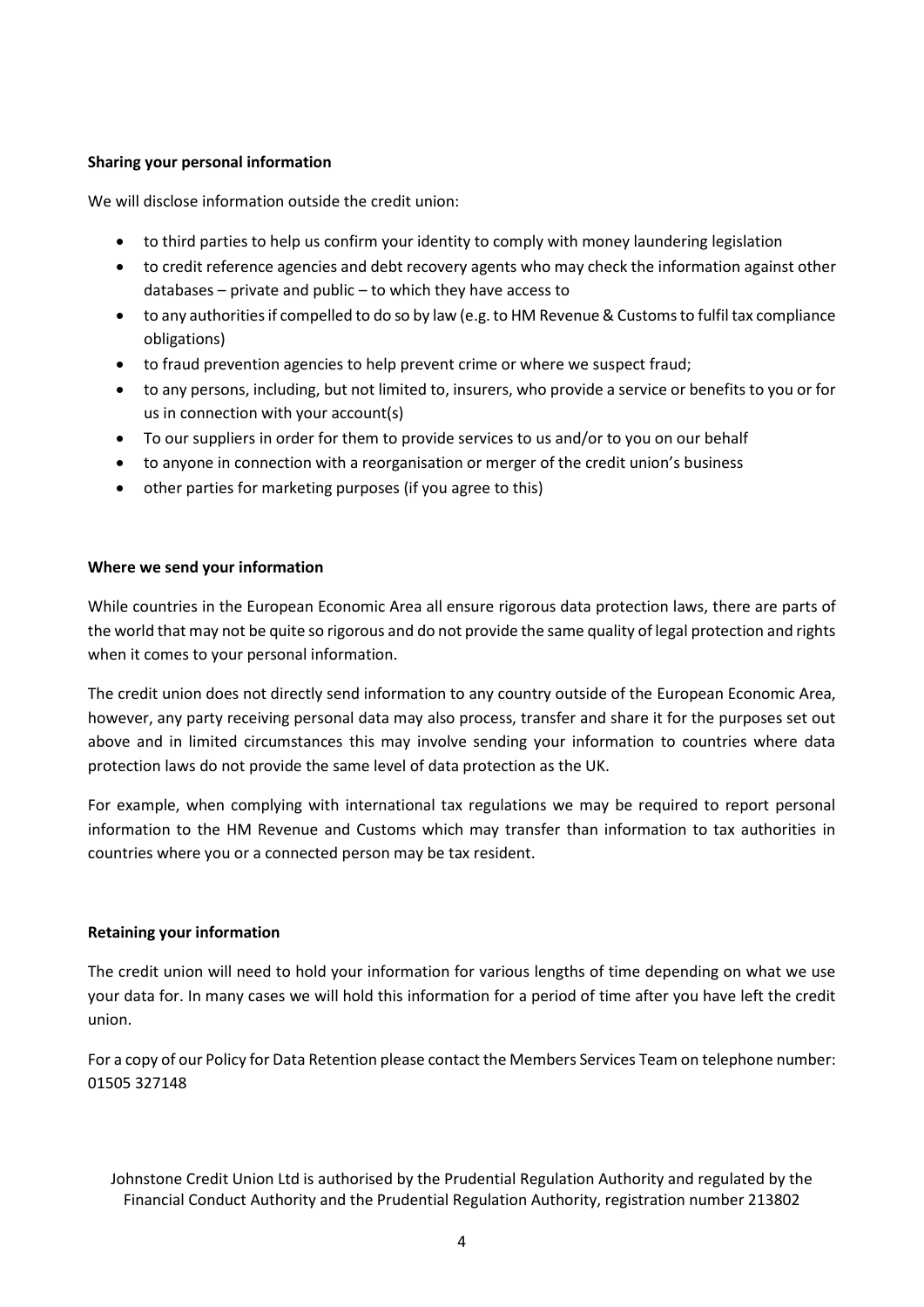## **Credit rating agencies**

In order to process any credit applications, you may make, we will supply your personal information to credit reference agencies (CRAs) and they will give us information about you, such as details about your financial history. We do this to assess creditworthiness and product suitability, check your identity, manage your account, trace and recover debts and prevent criminal activity.

We may exchange information about you with CRAs, including details about your settled accounts and any debts not fully repaid on time. CRAs will share your information with other organisations. Your data will also be linked to the data of your spouse, any joint applicants or other financial associates. This may affect your ability to get credit.

The identities of the CRAs, and the ways in which they use and share personal information, are explained in more detail on:

- Our website at: www.johnstonecu.co.uk
- CallCredit at: www.callcredit.co.uk/crain
- Equifax at: www.equifax.co.uk/crain

# **Your rights under data protection regulations are:**

- The right to access
- The right of rectification
- The right to erasure
- The right to restrict processing
- The right to data portability
- The right to object to data processing
- Rights related to automating decision-making and profiling
- Right to withdraw consent
- The right to complain to the Information Commissioner's Office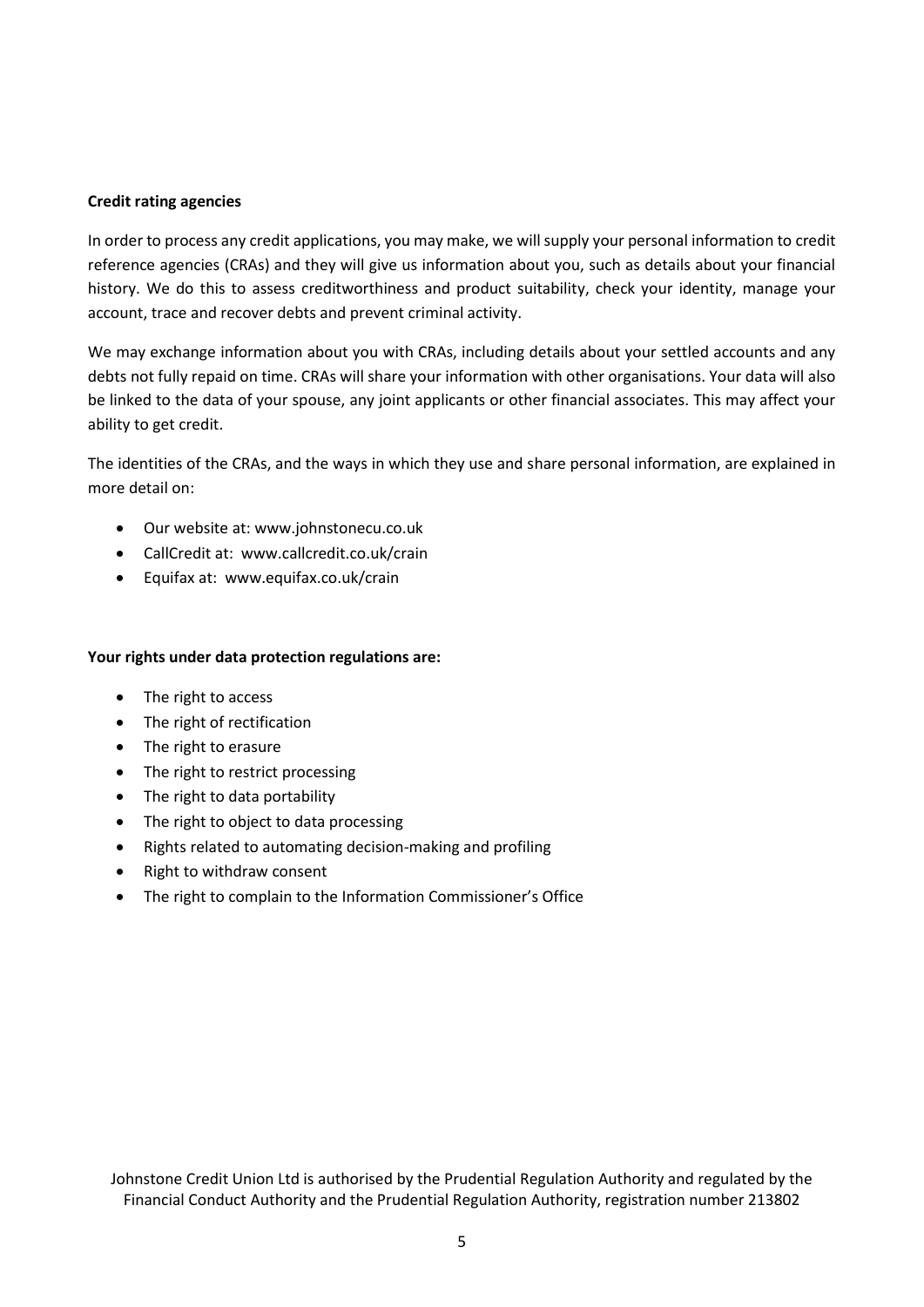## Your rights explained

## **Right to Access**

You have the right to access your personal data and details of the purposes of the processing, the categories of personal data concerned and the recipients of the personal data. Providing the rights and freedoms of others are not affected, we will supply to you, on request, a copy of your personal data.

## **The right to rectification**

You have the right to have any inaccurate personal data about you corrected and, taking into account the purposes of the processing, to have any incomplete personal data about you completed.

## **The right to erasure**

In some circumstances you have the right to the erasure of your personal data without undue delay. Those circumstances include:

- the personal data is no longer needed for the purpose it was originally processed
- you withdraw consent you previously provided to process the information
- you object to the processing under certain rules of data protection law
- the processing is for marketing purposes
- the personal data was unlawfully processed

However, you may not erase this data where we need it to meet a legal obligation or where it necessary for the establishment, exercise or defence of legal claims.

#### **The right to restrict processing**

In some circumstances you have the right to restrict the processing of your personal data. Those circumstances are:

- you contest the accuracy of the personal data;
- processing is unlawful but you oppose erasure;
- we no longer need the personal data for the purposes of our processing, but you require personal data for the establishment, exercise or defence of legal claims; and
- you have objected to processing, pending the verification of that objection. Where processing has been restricted on this basis, we may continue to store your personal data.

We will only otherwise process it:

- with your consent;
- for the establishment, exercise or defence of legal claims; or
- for the protection of the rights of another natural or legal person;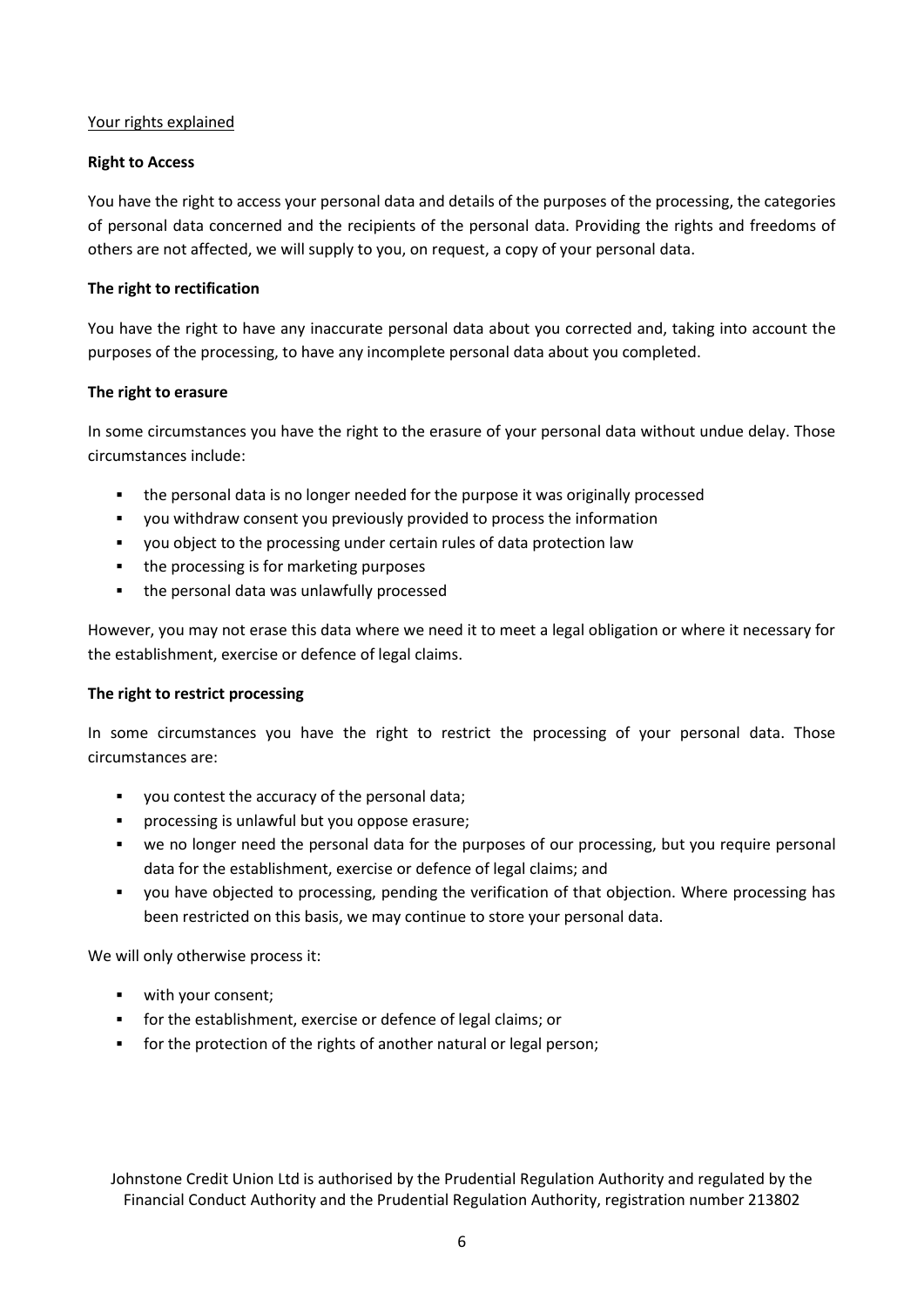# **The right to object to processing**

You have the right to object to our processing of your personal data on grounds relating to your particular situation, but only to the extent that the legal basis for the processing is that the data is necessary for the purposes of the legitimate interests pursued by us or by a third party.

If you make such an objection, we will cease to process the personal information unless we can demonstrate compelling legitimate grounds for the processing which override your interests, rights and freedoms, or the processing is for the establishment, exercise or defence of legal claims.

You have the right to object to our processing of your personal data for direct marketing purposes (including profiling for direct marketing purposes). If you make such an objection, we will cease to process your personal data for this purpose.

## **The right to data portability**

To the extent that the legal basis for our processing of your personal data is:

- (a) consent; or
- (b) that the processing is necessary for the performance of our contract with you

You have the right to receive your personal data from us in a commonly used and machine-readable format or instruct us to send this data to another organisation. This right does not apply where it would adversely affect the rights and freedoms of others.

#### **Rights related to automatic processing**

This credit union may from time to time use an automated decision making process for processing members' loan applications to make sure that our decisions are quick, fair, efficient, and correct based on what we know.

The automated lending decision system looks at your credit score alongside information such as:

- the amount applied for
- vour income and expenditure
- your history of repaying debts
- the number and value of PTDs, DASs, IVAs, CCJs you have
- the number of accounts you have that are in default
- public information such as the insolvency service
- whether or not you are bankrupt
- your age

and makes a decision based on either

- Set policies e.g. the credit union does not lend to those less than 16 years of age, or the credit union does not lend to people with over a certain value of county court judgements.
- The predicted likelihood of the repayment of the loan based on the statistical analysis of whether individuals who had a similar credit profile repaid their debts in the past.